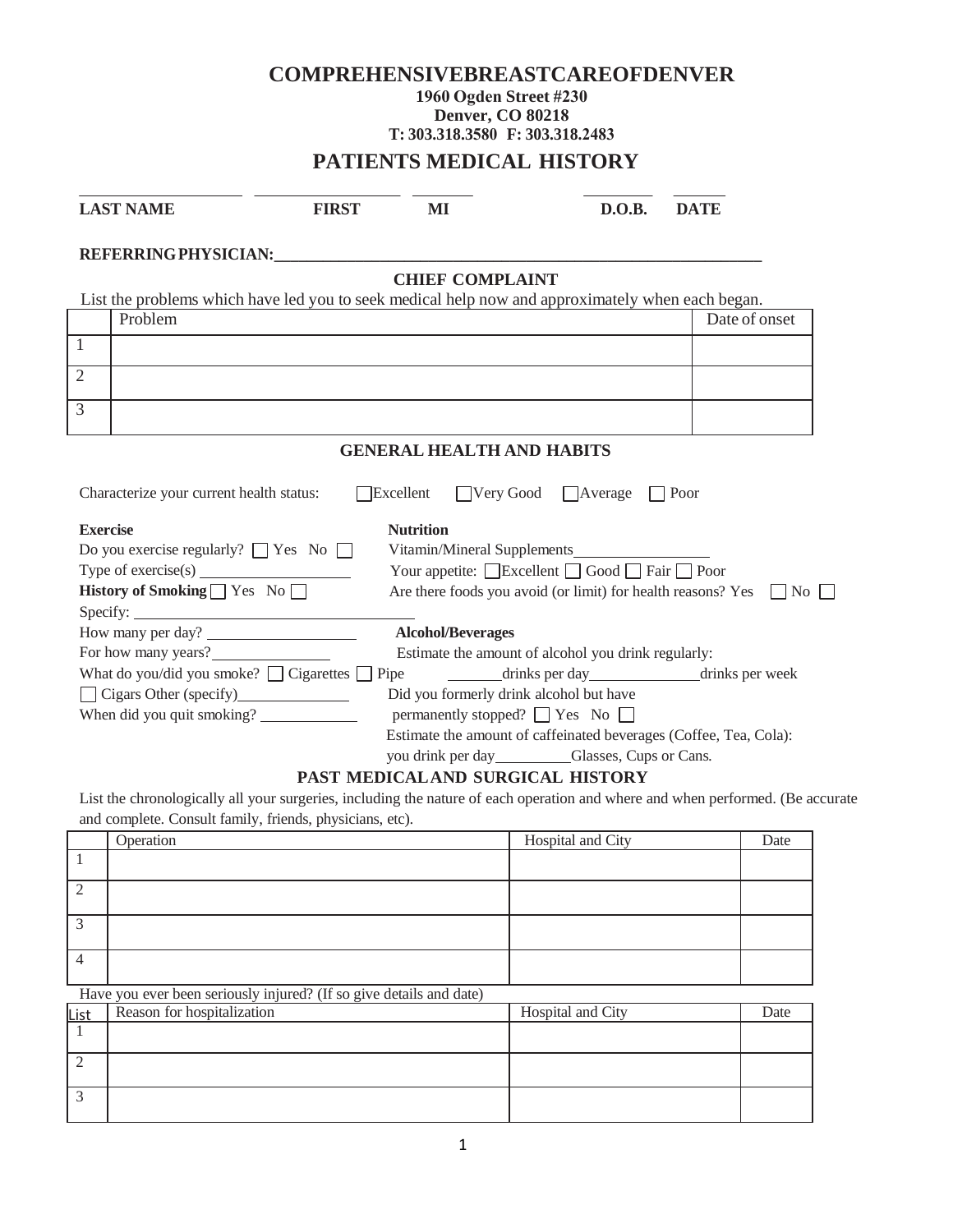# **COMPREHENSIVEBREASTCAREOFDENVER 1960 Ogden Street #230 Denver, CO 80218 T: 303.318.3580 F: 303.318.2483**

#### **CURRENT MEDICATIONS**

List all medications you are now taking.

| Name of medicine | Strength | How often taken | When began taking |
|------------------|----------|-----------------|-------------------|
|                  |          |                 |                   |
|                  |          |                 |                   |
|                  |          |                 |                   |
|                  |          |                 |                   |
|                  |          |                 |                   |
|                  |          |                 |                   |
|                  |          |                 |                   |
|                  |          |                 |                   |
|                  |          |                 |                   |
|                  |          |                 |                   |

### **ALLERGIES**

Please list allergies to medications and reaction:

#### **PERSONAL HISTORY**

Where were you born? Have you ever lived or traveled extensively abroad?  $\Box$ Yes  $\Box$  No If so, give details:

Have you ever worked in the field of medicine, in any capacity, including volunteer, aide, clerk, or technician?

What is the highest level of education you have attained?

What inhaled chemicals or particles are you exposed to at your place of work?

List the areas you have lived chronologically, giving dates:

| Area | From | <b>To</b> |
|------|------|-----------|
|      |      |           |
|      |      |           |
|      |      |           |

List your past occupations chronologically, giving dates:

|  | Occupation | From | $T_{\Omega}$ |
|--|------------|------|--------------|
|  |            |      |              |
|  |            |      |              |
|  |            |      |              |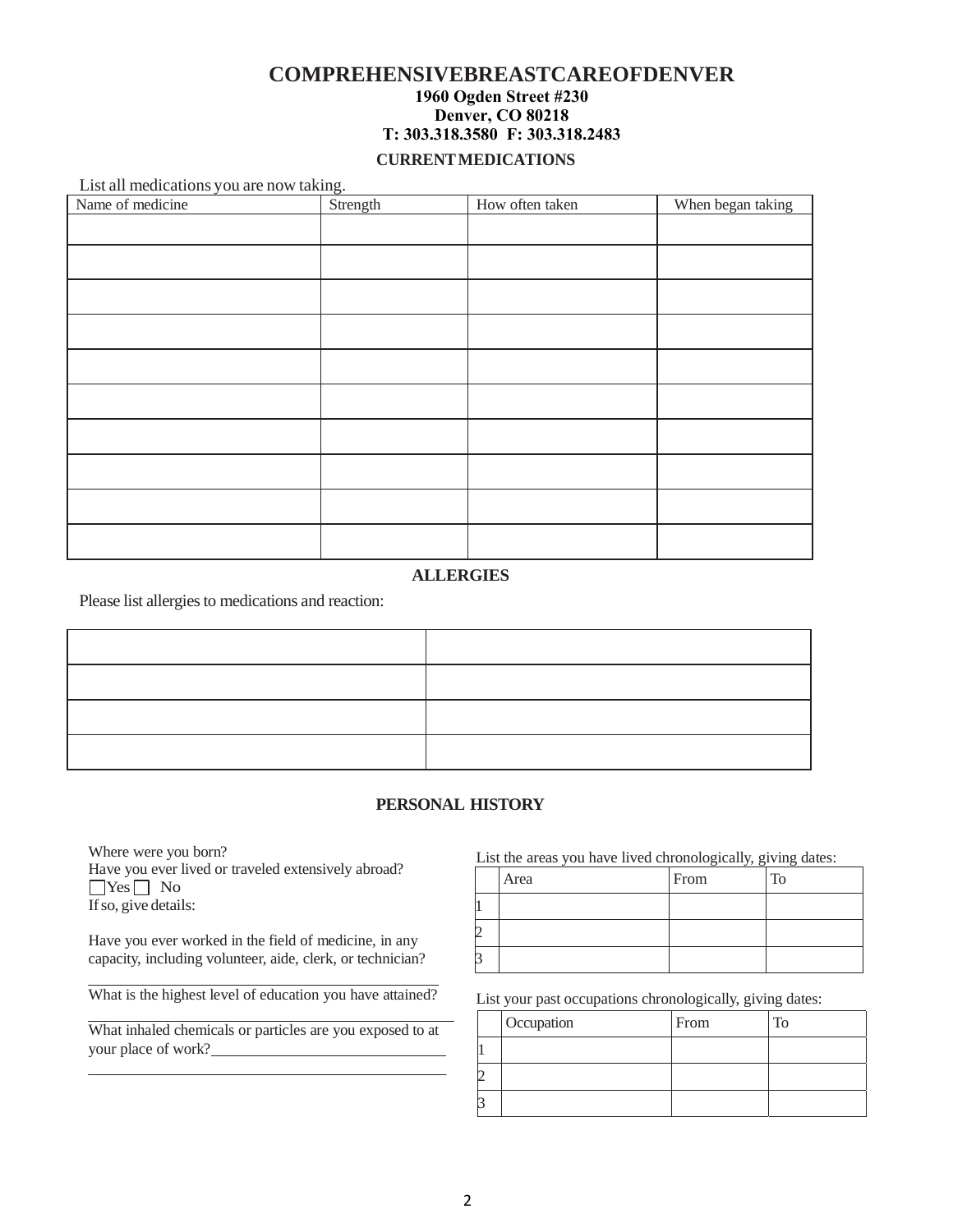# **COMPREHENSIVEBREASTCAREOFDENVER 1960 Ogden Street #230 Denver, CO 80218 T: 303.318.3580 F: 303.318.2483**

#### **PERSONAL HISTORY CONTINUED**

Have any blood relatives ever had any of the following? (If so, indicate relationship) Abnormal bleeding or clotting

"Heart Attack"

Alcoholism

Psychiatric disease or suicide

A disease which "runs in the family"\_\_\_\_\_\_\_\_\_\_\_\_\_\_\_\_\_\_\_\_\_\_\_\_\_\_\_\_\_\_\_\_\_\_\_\_\_\_\_\_\_\_\_\_\_\_\_\_\_\_\_\_\_\_\_\_\_\_\_\_\_

### **FAMILY HISTORY OF CANCER**

|                                 | <b>RELATION</b> |               |                 |                |                 |  |  |  |  |
|---------------------------------|-----------------|---------------|-----------------|----------------|-----------------|--|--|--|--|
|                                 | <b>MOTHER</b>   | <b>FATHER</b> | <b>BROTHERS</b> | <b>SISTERS</b> | <b>CHILDREN</b> |  |  |  |  |
| AGE OF<br><b>DIAGNOSIS</b>      |                 |               |                 |                |                 |  |  |  |  |
| <b>TYPE OF</b><br><b>CANCER</b> |                 |               |                 |                |                 |  |  |  |  |
| <b>BREAST</b>                   |                 |               |                 |                |                 |  |  |  |  |
|                                 |                 |               |                 |                |                 |  |  |  |  |
| <b>OVARIAN</b>                  |                 |               |                 |                |                 |  |  |  |  |
|                                 |                 |               |                 |                |                 |  |  |  |  |
| <b>PANCREATIC</b>               |                 |               |                 |                |                 |  |  |  |  |
|                                 |                 |               |                 |                |                 |  |  |  |  |
| <b>STOMACH</b>                  |                 |               |                 |                |                 |  |  |  |  |
|                                 |                 |               |                 |                |                 |  |  |  |  |
| <b>MELANOMA</b>                 |                 |               |                 |                |                 |  |  |  |  |
|                                 |                 |               |                 |                |                 |  |  |  |  |
| <b>OTHER</b><br><b>CANCER</b>   |                 |               |                 |                |                 |  |  |  |  |

#### **GENERAL FAMILY HEALTH**

| <b>RELATION</b>  | <b>AGE IF</b><br><b>ALIVE</b> | <b>AGE OF</b><br><b>DEATH</b> | STATE OF HEALTH/CAUSE OF<br><b>DEATH</b> |
|------------------|-------------------------------|-------------------------------|------------------------------------------|
| <b>MOTHER</b>    |                               |                               |                                          |
| <b>FATHER</b>    |                               |                               |                                          |
| <b>BROTHERS/</b> |                               |                               |                                          |
| <b>SISTERS</b>   |                               |                               |                                          |
|                  |                               |                               |                                          |
|                  |                               |                               |                                          |
| <b>CHILDREN</b>  |                               |                               |                                          |
|                  |                               |                               |                                          |
|                  |                               |                               |                                          |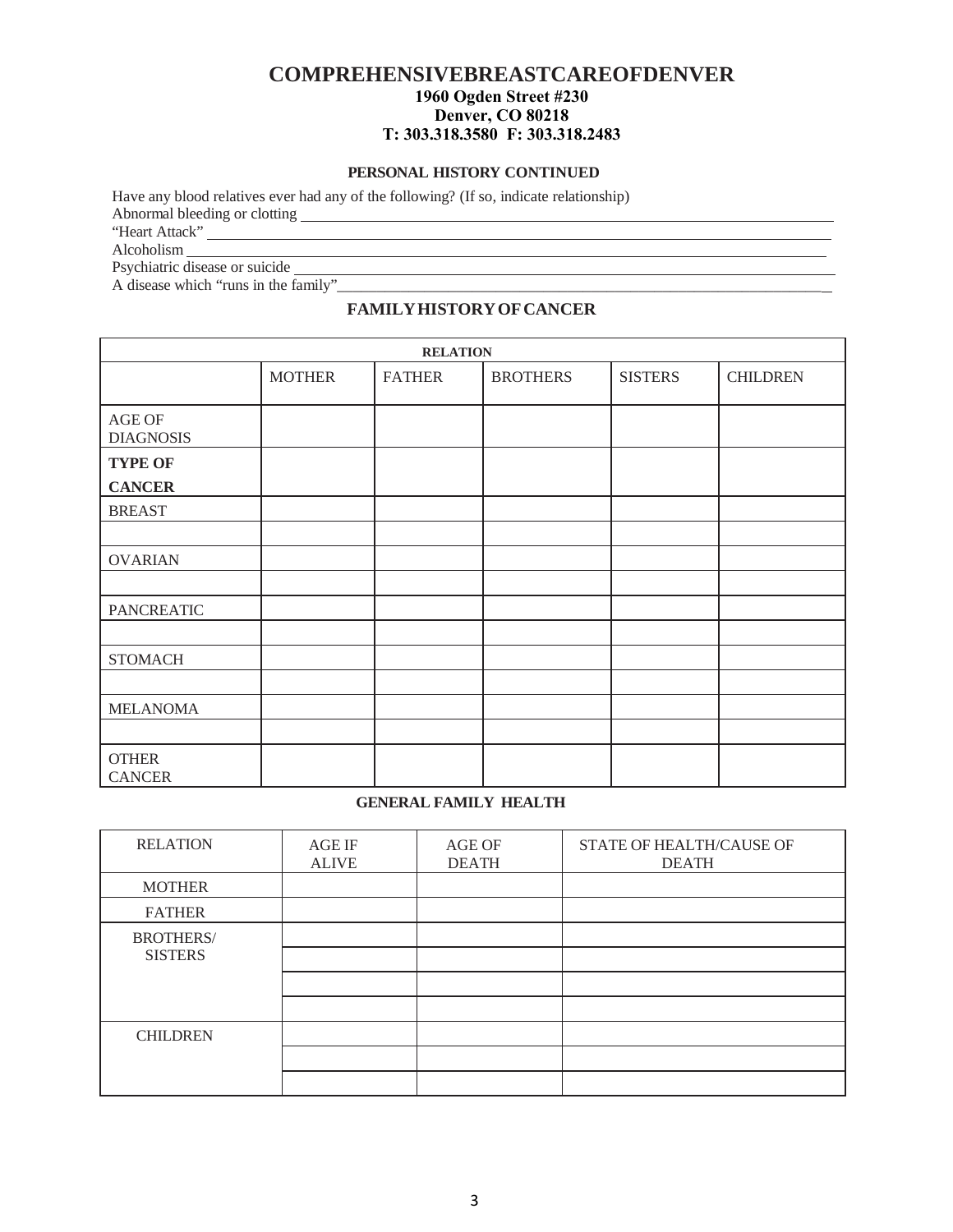### **COMPREHENSIVE BREAST CARE OF DENVER 1960 Ogden Street #230 Denver, CO 80218 T: 303.318.3580 F: 303.318.2483**

### **REVIEW OF SYSTEMS**

| <b>BREAST</b>                                                           | Yes | N <sub>o</sub> | <b>NEUROLOGICAL</b>                                        | Yes | N <sub>o</sub> |
|-------------------------------------------------------------------------|-----|----------------|------------------------------------------------------------|-----|----------------|
| Have you ever had tumors, cysts, or other                               |     |                | Have you ever had:                                         |     |                |
| breast disease?                                                         |     |                |                                                            |     |                |
| Do you experience nipple discharge?                                     |     |                | Stroke                                                     |     |                |
| Do you experience persistent breast pain?                               |     |                | Paralysis or muscular weakness                             |     |                |
| Have you ever had a breast biopsy?                                      |     |                | Neurological disease                                       |     |                |
| Have you ever had breast surgery?                                       |     |                | Frequent or recurrent headaches                            |     |                |
| When was your last pap smear?                                           |     |                | Loss of consciousness                                      |     |                |
| <b>GYNECOLOGIC OBSTETRIC</b>                                            | Yes | No             | Convulsions and or seizures                                |     |                |
| If you are still menstruating, provide date                             |     |                | Head injury                                                |     |                |
| of your last period                                                     |     |                |                                                            |     |                |
| If you have stopped menstruating, provide                               |     |                | Difficulty with coordination                               |     |                |
| age of your last period                                                 |     |                |                                                            |     |                |
| Have you had a hysterectomy?                                            |     |                | Tremor or abnormal movements                               |     |                |
| Age at first pregnancy                                                  |     |                | Difficulty walking                                         |     |                |
| How many times have you been pregnant                                   |     |                | Difficulty speaking                                        |     |                |
| (including miscarriages)<br>How many live births?                       |     |                | Double vision or loss of vision                            |     |                |
|                                                                         |     |                | <b>Numbness</b>                                            |     |                |
| How many years total have you taken<br>hormones or birth control pills? |     |                |                                                            |     |                |
| <b>RESPIRATORY</b>                                                      | Yes | N <sub>o</sub> | Difficulty with memory                                     |     |                |
| Have you ever had any of the following? If                              |     |                | <b>Dizziness</b>                                           |     |                |
| so, indicate date.                                                      |     |                |                                                            |     |                |
|                                                                         |     |                |                                                            |     |                |
| Pleurisy                                                                |     |                | <b>MOOD</b>                                                | Yes | N <sub>o</sub> |
| Tuberculosis skin test                                                  |     |                | Have you recently experienced:                             |     |                |
| Tuberculosis (infection or contact)                                     |     |                | Severe anxiety, panic, or phobias                          |     |                |
| Pleurisy                                                                |     |                | <b>Excessive fatigued</b>                                  |     |                |
| Tuberculosis skin test                                                  |     |                | Depression                                                 |     |                |
|                                                                         |     |                |                                                            |     |                |
| Tuberculosis (infection or contact)                                     |     |                | Have you ever:<br>Had a nervous breakdown or               |     |                |
| Asthma (wheezing)                                                       |     |                |                                                            |     |                |
| Chronic bronchitis                                                      |     |                | required psychiatric care<br>Had a drug or alcohol problem |     |                |
| Emphysema                                                               |     |                | Been involved in domestic                                  |     |                |
|                                                                         |     |                | violence                                                   |     |                |
| Other lung trouble                                                      |     |                | <b>ENDOCRINOLOGY</b>                                       | Yes | No             |
| Exposure to dangerous dust or fumes                                     |     |                | Have you ever had any of the                               |     |                |
|                                                                         |     |                | following? If so, indicate date                            |     |                |
| Excessive snoring                                                       |     |                | Hormone problems                                           |     |                |
| Chest pain                                                              |     |                | Thyroid disease                                            |     |                |
| Abnormal chest X-ray                                                    |     |                | <b>Diabetes</b>                                            |     |                |
| Have you ever coughed up blood?                                         |     |                |                                                            |     |                |
| Do you often cough?                                                     |     |                |                                                            |     |                |
| Do you often cough up sputum?                                           |     |                |                                                            |     |                |
|                                                                         |     |                |                                                            |     |                |